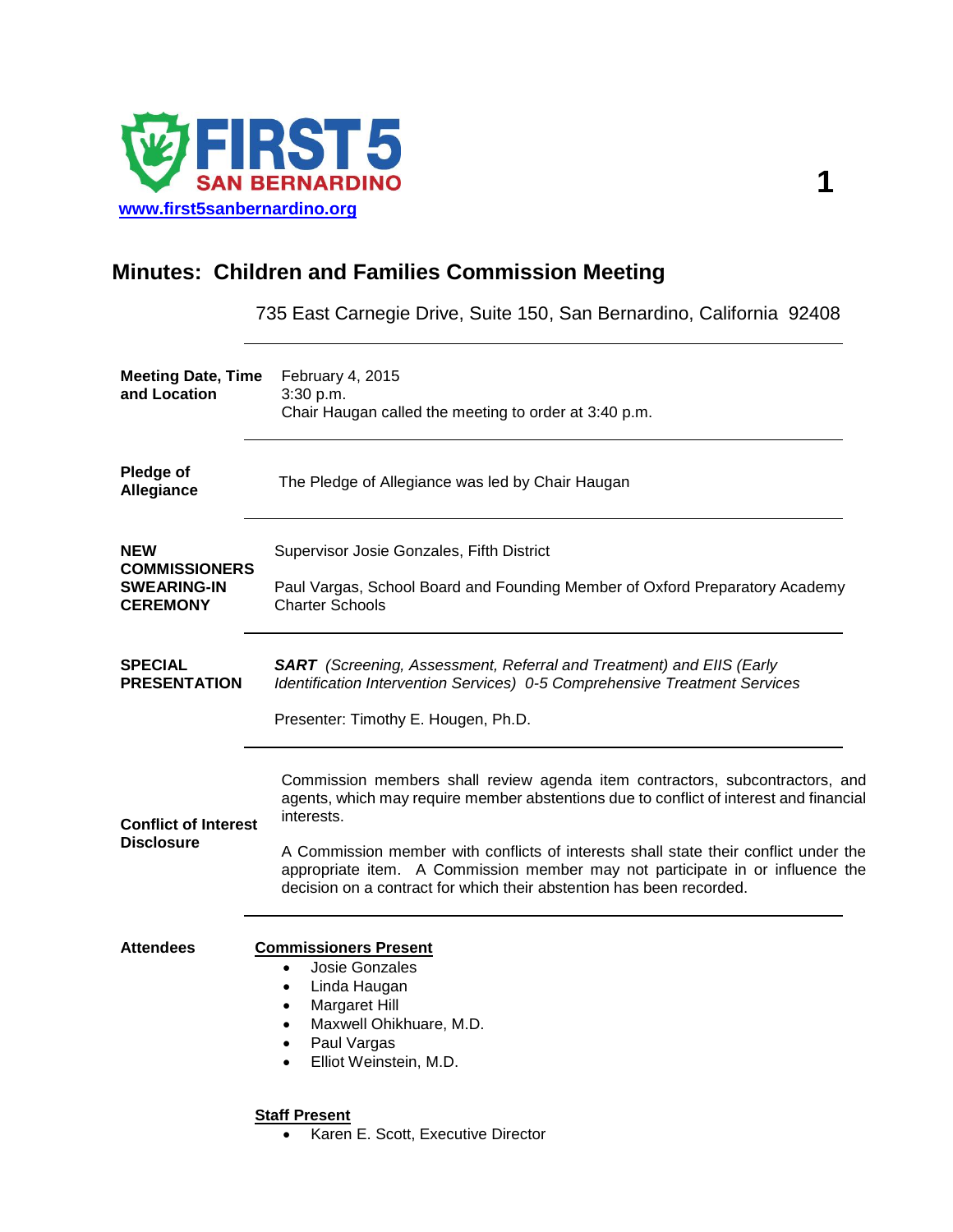- Ann M. Calkins, Executive Assistant
- Debora Dickerson-Sims, Administrative Supervisor II
- Staci Scranton, Supervising Office Assistant
- Mary Jaquish, Supervisor
- Scott McGrath, Supervisor
- Regina Coleman, Commission Counsel
- William Kariuki, Staff Analyst II
- Chrystina Smith-Rasshan, Staff Analyst II
- Ronnie Thomas, Staff Analyst II

**Report – Karen E. Scott Executive Director**

### **First 5 CA Summit**

More than 650 registrants including 120+ First 5 Commissioners are set to attend next week in Sacramento. Supervisor Gonzales and Mr. Paul Vargas will represent for First 5 San Bernardino at the workshop designed specifically for Commissioners and their Executive Directors.

## **Tentative "Save the Dates"**

Commissioner Program Workshop in the early afternoon preceding our regular Commission meeting in April 1st and a Commissioner Budget Workshop immediately preceding the May 2015 Commission meeting, on May 6th. Ann will send out specifics.

#### **Advocacy Item Information**

Child Nicotine Poisoning - American Academy of Pediatrics urges Congress to cosponsor the Child Nicotine Poisoning Prevention Act of 2014. On the AAP website, Pediatricians are asked to contact congressional leaders about the pending legislation and advocate for safety measures.

Tobacco Fact Sheet on E- Cigarettes from the Legacy for Health Organization

#### California Common Core - Children's Now

Business, education, parent, labor, community and civil rights groups around the state are showing their support for California's updated education standards – California Common Core. These more rigorous English language arts and math standards were approved back in 2010 by California policymakers on a bi-partisan basis and with widespread support from educators and other stakeholders.

The Common Core standards establish a set of learning goals that work grade-bygrade, step-by-step, to prepare students to meet challenges they will face both in college and career. The standards establish learning goals for all students and emphasize critical thinking, analysis and deeper understanding. Local districts and teachers have been leveraging the standards to better engage students and expose them to these important approaches to learning.

There have emerged many naysayers throughout the nation about Common Core. Children's Now, an advocacy organization of which we are members, has asked the Commission to sign on specifically to a public support statement that California would continue to implement the Common Core standards because it's the right approach for our kids and our state's future.

#### **Board of Equalization**

The rising costs from the BOE significantly impact the Prop 10 revenue and our ability to provide services. Prop 10 allows for the reimbursement of the State Board of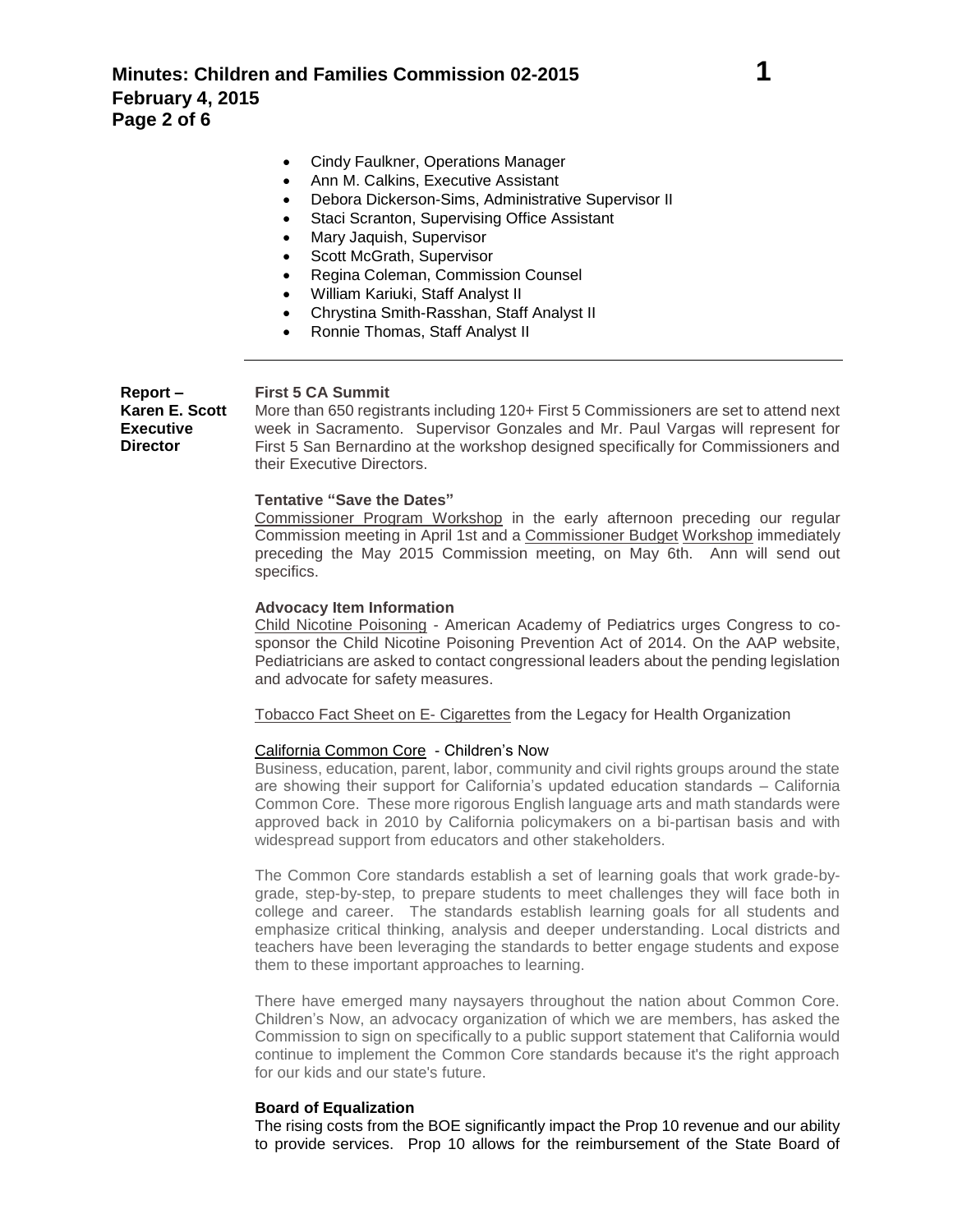Equalization for expenses incurred in the administration and collection of the tobacco taxes. These costs have risen 600% in the past 10 years, while tobacco tax receipts have decreased by nearly 30%. In 2002-2003, the BOE administrative costs were about \$2M for that year. They have steadily climbed in the past 10 years and in 2014/15, they are projected to be just shy of \$18 million. BOE fees are likely to continue to increase over time based on historical trends, staff projections, and the impact of any future tobacco taxes. BOE staff has indicated that any new tax would result in a significant increase in BOE tax collection, with Prop 10 taking the brunt of the share. Collectively, the First 5 Commissions feel that it is contrary to voter intent to use Prop 10 funding for tobacco tax enforcement.

In May 2014, the Assembly Budget Subcommittee, chaired by Assemblyman Tom Daly, directed through the Supplemental Budget report, a review of BOE's tobacco program. By April 1, 2015, BOE will be required to submit a report describing three alternative approaches for future funding of the tobacco licensing program.

First 5 Association submitted a letter to the BOE in November 2014, as part of the process requested by the Legislature, and outlined three alternatives for the Board to consider that would provide significant relief to First 5.

- $\Rightarrow$  #1 A one percent maximum on the amount BOE can charge Prop 10 revenue for tax collection and administration.
- $\Rightarrow$  #2 Capping the charges to Prop 10 funds to the 2005/06 level, adjusted for inflation, reflecting a baseline before AB71 implementation, which was very costly
- $\Rightarrow$  #3- Eliminate any enforcement costs as eligible expenses to be paid by Prop 10 funds.

For First 5 San Bernardino, this BOE administrative cost equates to about \$800,000 per year in revenue lost. Clearly, we have many alternative uses for these critical funds, more in keeping with the mandates of Proposition 10.

The First 5 CA Commission – Audit Oversight Committee consisting of Commissioners Collis and Halvorson, met to discuss the BOE issue. They have decided to retain a consultant to look into the BOE issue from a broader systems analysis perspective rather than a formal audit. That State Commission will move ahead with that work and I will report back as I learn new details.

The BOE costs, along with exploring means to alternative funding streams, and achieving sustainability with declining revenue are all topics of discussion with Commissioners at the CA Summit next week.

## **Prioritizing Young Children in All Policies – First 5 Association and County Commissions**

The First 5 Association shares the statewide development of priorities for children.

Commissioners will hear more about these priorities at the Program and Fiscal Workshops. These priorities fold nicely into First 5 San Bernardino's Strategic Plan and are shared and vetted with First 5 staff and Advisory Committee in order to develop recommendations to the Commission for funding.

**Quality Early Learning** is the biggest buzz these days with the opportunity to leverage federal, state and local funding to insure continued quality improvement and expand access to high quality preschool for all at–risk 4 year olds. First 5 San Bernardino is a "mentee" county stemming from California's award of a Race to the Top grant. First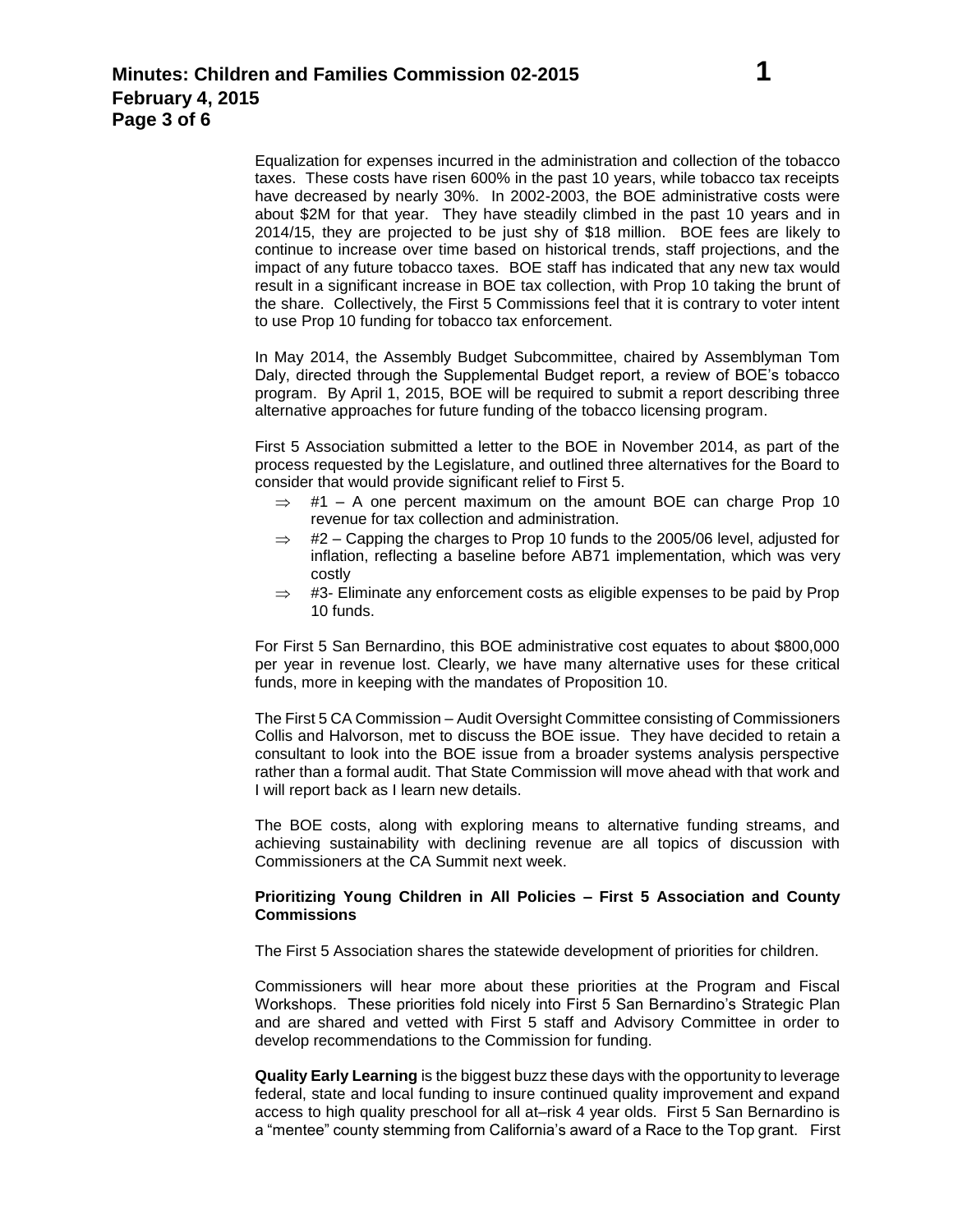5 Staff is researching what that means to the Commission and how to best capitalize on it, in terms of funding opportunities, technical assistance, etc.

**Family Strengthening** - Reducing the incidence of child abuse is key to family strengthening. First 5 San Bernardino's most recent RFP release, 14-12 – Family and Community Support Partnership using the Nurturing Parenting Curriculum and the FDM/MOM is our strategy for addressing family support.

**Early Identification and Intervention** - First 5 San Bernardino has always recognized the importance of early screening and intervention. We have enhanced the SART program with an opportunity for less intense identification and intervention where needed. We are looking into becoming an affiliate County for Help Me Grow, a national movement in support of universal screening.

**Oral Health** - Oral health continues to be an area of focus across the state, with 33 county commissions investing a total of \$23 million to serve 182,000 children.

A new report from the California State Auditor found that the state's Denti-Cal program is failing to provide adequate care for children due to a shortage of dentists participating in the plan. The state audit found that 56% of enrolled children eligible for care under Denti-Cal did not use the program in 2013; the state's utilization rate of 43.9% is below the national average of 47.6%.

We are evaluating the statistics for San Bernardino County children and actually believe we are in better shape because of the Loma Linda Dental School and the number of dentists that stay and practice in the area and accept Denti-Cal reimbursement. California's reimbursement rates for the ten most common dental procedures averaged \$21.60, which was only 35% of the national average of \$61.96 for those same ten procedures.

A recommendation for continued support of children's oral health will be shared at the Commissioner's Program Workshop.

Commissioners also received a draft copy of the 2015 Children's State Policy Agenda from the First 5 CA Commission.

In this month's ED report:

- $\Rightarrow$  an article on the spread of Measles and immunizations
- $\Rightarrow$  Information on our First 5 San Bernardino Oral Health campaign for February – National Children's Dental Health Month
- $\Rightarrow$  A welcome to our new Commissioners
- $\Rightarrow$  An infographic that looks into a pregnant mother's experience see for yourself how different their birth experiences can be?

# **Budget Status Quarterly Report**

Expenditures in every area are well below what was expected according to the adopted budget. This is typical for our operation with reimbursement contracts.

Total Budget for FY2014/15 = \$33,965,307

Expenditures through the  $2^{nd}$  Quarter = \$6,801,486

Administrative Costs percentage to Actuals = 23.35% (last year at this time: 23.66%)

Admin Costs percentage to actuals will continue to decrease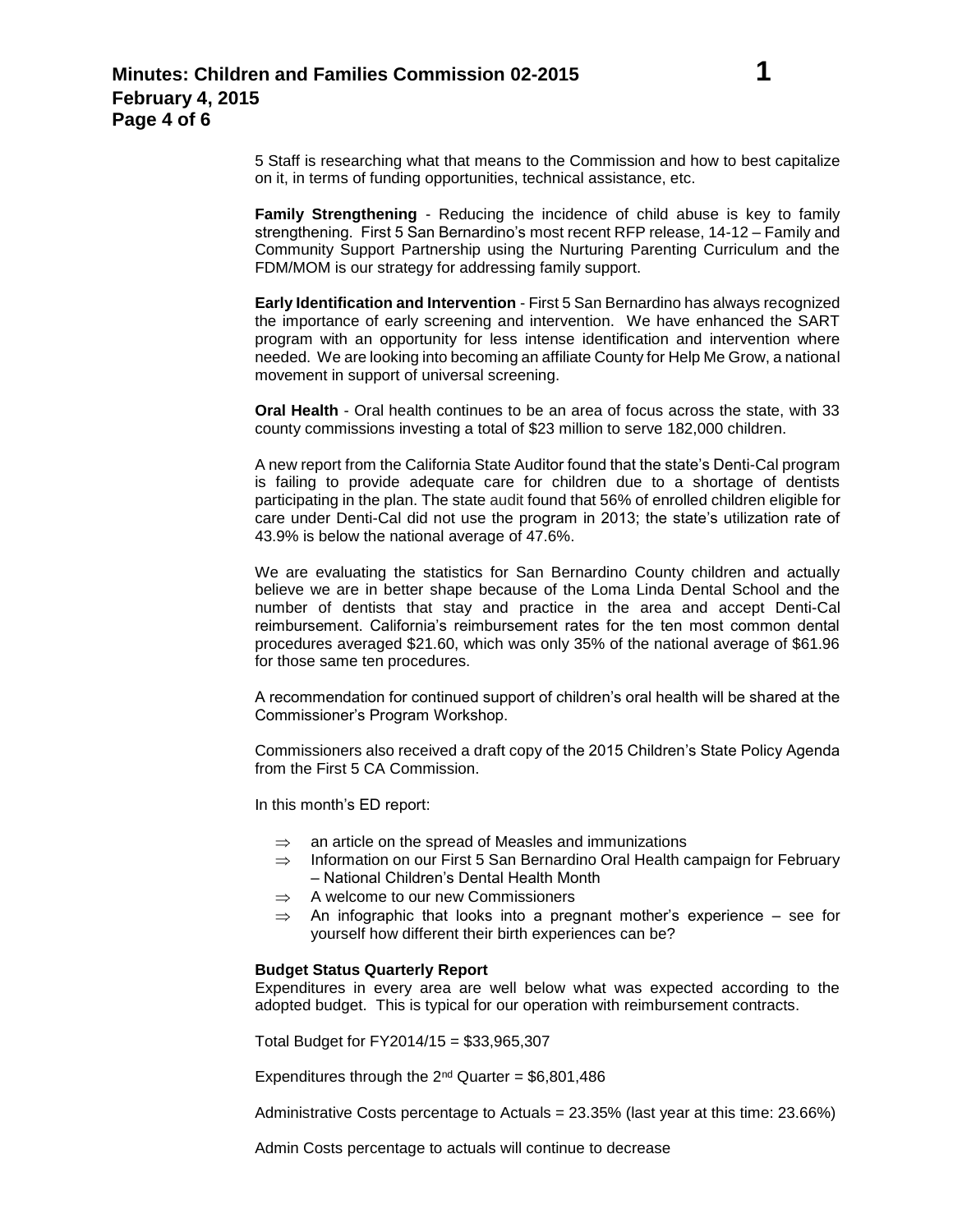| <b>Changes to</b><br>the Agenda |          | No changes to report.                                                                                                                                                                                                                                                  |
|---------------------------------|----------|------------------------------------------------------------------------------------------------------------------------------------------------------------------------------------------------------------------------------------------------------------------------|
| <b>Consent</b>                  |          | Commissioner Gonzales abstained since she did not attend the last meeting. A motion<br>was made by Commissioner Weinstein and seconded by Commissioner Hill to<br>approve the Consent Item. Without further comment or objection, motion carried by<br>unanimous vote. |
|                                 | Item No. | <b>CONSENT</b>                                                                                                                                                                                                                                                         |
|                                 | 1        | Approve minutes of January 7, 2015 Commission Meeting                                                                                                                                                                                                                  |
|                                 |          | (Presenter: Ann M. Calkins, Executive Assistant, 252-4252)                                                                                                                                                                                                             |

| Item No.       | <b>DISCUSSION</b>                                                                                                                                                                                                                                                                                                                                                                                                                                                                                                                                 |
|----------------|---------------------------------------------------------------------------------------------------------------------------------------------------------------------------------------------------------------------------------------------------------------------------------------------------------------------------------------------------------------------------------------------------------------------------------------------------------------------------------------------------------------------------------------------------|
| $\overline{2}$ | Appoint Chair for the First 5 San Bernardino Advisory Committee<br>(Presenter: Karen E. Scott, Executive Director 252-4252)                                                                                                                                                                                                                                                                                                                                                                                                                       |
|                | A nomination for Margaret Hill to continue as Advisory Committee Chair was<br>received from the floor. Margaret Hill accepted the nomination. A motion was made<br>by Commissioner Gonzales and seconded by Commissioner Ohikhuare to close the<br>nominations.                                                                                                                                                                                                                                                                                   |
|                | As no further nominations were received from the floor, the nominations were closed<br>and the slate was put to a vote. Without further comment or objection, the slate was<br>elected by a unanimous vote.                                                                                                                                                                                                                                                                                                                                       |
| 3              | Approve Contract SI018 in the amount of \$50,000 with Housing Authority of the<br>County of San Bernardino (HACSB) in support of their No Child Left Unsheltered<br>initiative for the remainder of Fiscal Year 2014-15.<br>(Presenter: Scott McGrath, Supervisor, 252-4259)                                                                                                                                                                                                                                                                      |
|                | <b>Discussion</b><br>Commissioner Gonzales asked if this funding will be part of wrap-around services<br>that the Housing Authority is now going to be working with. Mr. McGrath deferred to<br>Maria Razo-Dale, Executive Vice-President from Housing Authority for the answer.<br>Ms. Razo-Dale answered that yes, however, it doesn't provide for the funding for the<br>direct service but it leverages all the dollars to provide a more robust program.                                                                                     |
|                | Commissioner Hill asked if there are areas of greater need more so than the San<br>Bernardino area, for example, areas like Trona and Helendale. Ms. Razo-Dale<br>answered the need was not as great in those areas due to the population, however,<br>the largest need is concentrated within the city of San Bernardino and also in the<br>High Desert. This is based on the latest homeless point-in-time count. Ms. Razo-<br>Dale stated her agency is looking forward to the latest homeless counts in order to<br>better serve those areas. |
|                | <b>Public Comment</b><br>None                                                                                                                                                                                                                                                                                                                                                                                                                                                                                                                     |